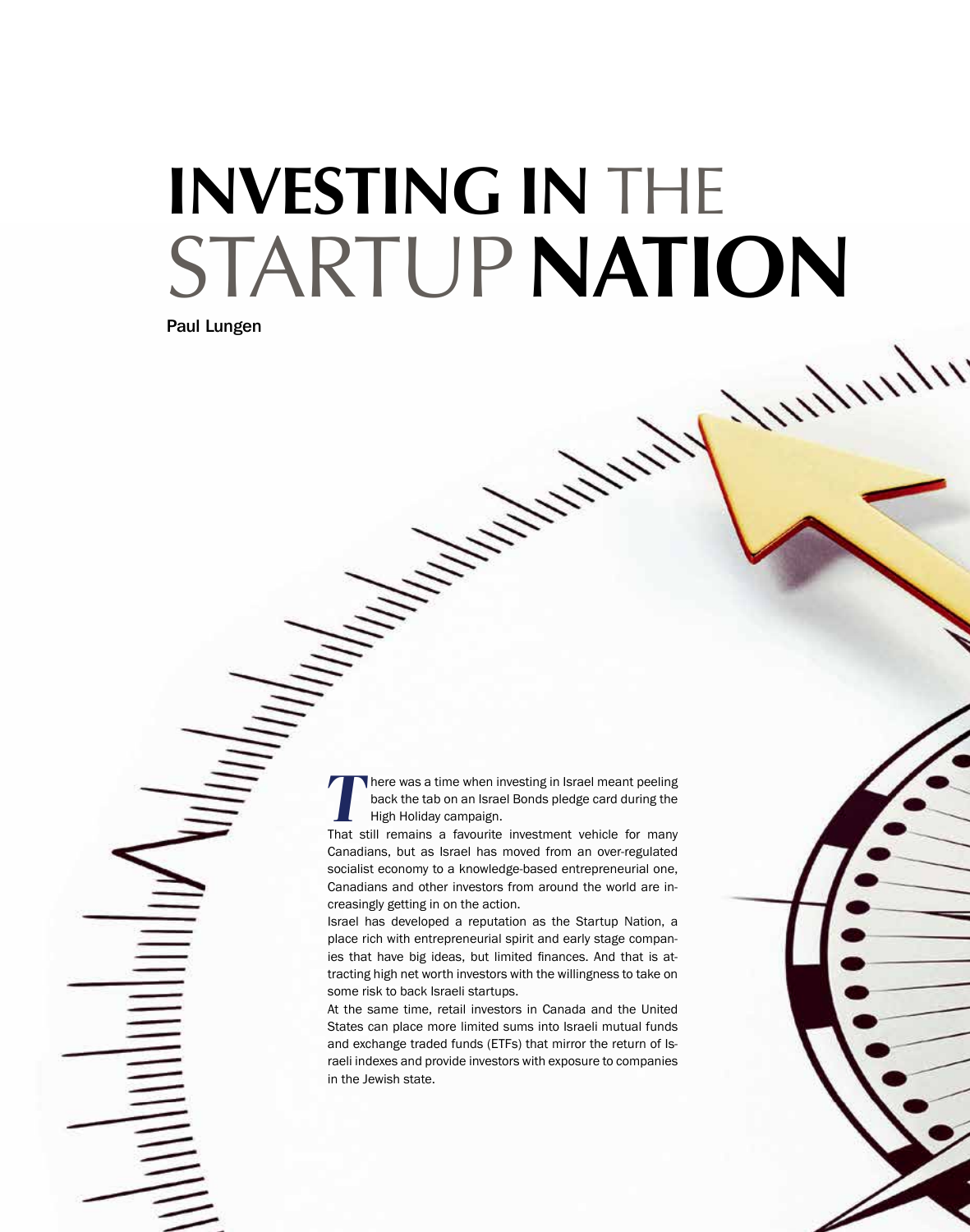## Canadians in business say to me, I'm looking for an opportunity to invest in technology or products that they think are more likely to be found in Israel.

Add in purchases of Israeli real estate, corporate bonds and even currency trading, and investors who want to do a little digging can find multiple ways of putting their cash into Israeli investment vehicles.

Jay Lefton is a Toronto lawyer at the law firm Fasken, who acts as a sort of matchmaker, bringing together well-to-do Canadian investors with opportunities in Israel.

"Canadians in business say to me, I'm looking for an opportunity to invest in technology or products that they think are more likely to be found in Israel," Lefton said. "What I do then is reach out to contacts in Israel and identify the opportunities for them."

Often, it's tech-related products and companies that attract the attention of Canadian investors, include those producing medical devices, biologics and software, he said.

In some cases, his Canadian clients ask him for contacts in Israel who make a product they would like to sell in North America, or they may be looking for an investment partner or a potential company to acquire outright, he said.

"In some cases, I've represented Canadian research institutions to negotiate licensing arrangements and collaborations with Israeli educational institutions."

His clients are generally high net worth individuals, family businesses and others "looking for opportunities to complement what they're already doing."

For some, it's strictly a business investment – they'll just as gladly invest in firms in Boston or Palo Alto, Calif. For others, it's a way to help the State of Israel.

One benefit of putting their money in Israel is that the costs are substantially lower than they would be for a comparable company in the American high-tech meccas, he said.

Ten to 15 years ago, Jewish businesspeople formed the bulk of his clientele doing business in Israel, Lefton continued. "Now, I find there are many non-Jewish businesses that see the value, the opportunity and the potential returns in Israel."

Despite relentless anti-Israel propaganda that advocates boycotts, along with an obvious security risk associated with a country that seemingly is always in a conflict, investors are undeterred, he said.

"For me, it's a passion to be able to make my contribution to Israel by trying to help companies in Israel get visibility in the Canadian market," he said.

For those of more limited means, but with a yen to put their money into Israeli startups, OurCrowd offers the opportunity to play in the same field as the big boys of investing.

OurCrowd was started in 2013 by Israel-based entrepreneur Jon Medved. It describes itself as "driven by the idea that the business of building startups grows bigger and better when the global 'crowd' gains access to venture capital-level investment opportunities."

OurCrowd started by offering investors exposure to Israeli startups and then broadened its reach to include tech companies from around the world.

David Shore, director of OurCrowd Canada, said that, "Investors can choose specific companies, Israeli and global, and/or funds in which the fund managers decide in which companies to invest."

The minimum investment required is US\$10,000 (\$13,000) into a specific company, or US\$50,000 when investing in a fund.

"We are democratizing venture investing," Shore said. "However, investors still must be at a level known as accredited, which means they meet an income or asset test. In Canada, that is \$200,000 of personal income, \$300,000 of household income or \$1 million of net assets, not including their primary residence. Historically, investors in venture capital would have to invest millions of dollars per fund. We are allowing participation at a much lower level."

"We are investing millions of dollars per deal, which we have aggregated from our investors. Investors invest from tens of thousands, up to millions," Shore continued. "We have (about) 160 companies and funds in our portfolio. About 75 per cent are Israeli.

"Our headquarters is in Israel. Israel is one of the world's top centres of innovation, producing more startups per capita than anywhere else, and second in absolute terms only to Silicon Valley. Valuations in Israel tend to be lower than in the United States, which means we and our investors have the potential for higher returns based on initial valuation. Israeli companies tend to be leaders in areas of hard technology, such as cybersecurity, autonomous vehicles, drones and medical devices."

Shore cautions that putting money into startups "is a riskier investment with more failures, because many are early stage companies and there isn't really liquidity. You can't trade your investment like a public company stock."

Nevertheless, he continued, "the potential is for higher longterm returns."

Henri Rothschild has seen the benefits of investing in Israeli tech first-hand. As president of the Canada-Israel Industrial R&D Foundation (CIIRDF), promoting and facilitating business partnerships between the two countries is his mission. Established in 1994, the CIIRDF has financed more than 125 collaborative research and development projects, which have contributed to the joint development and sale of more than 60 new global products.

In September, Trade Minister Jim Carr, together with CIIRDF and the Israel Innovation Authority, announced a pilot program to facilitate new cybersecurity solutions for the energy sector.

Getting Canadian exposure to the Israeli cybersecurity sector makes sense for Canadian businesses, Rothschild said, since nearly one-quarter of all global investments in the field take place in Israel.

Overall, Israeli venture capital funds raised \$5.2 billion in 2017, far more than that raised by Canadian venture capital firms, he added.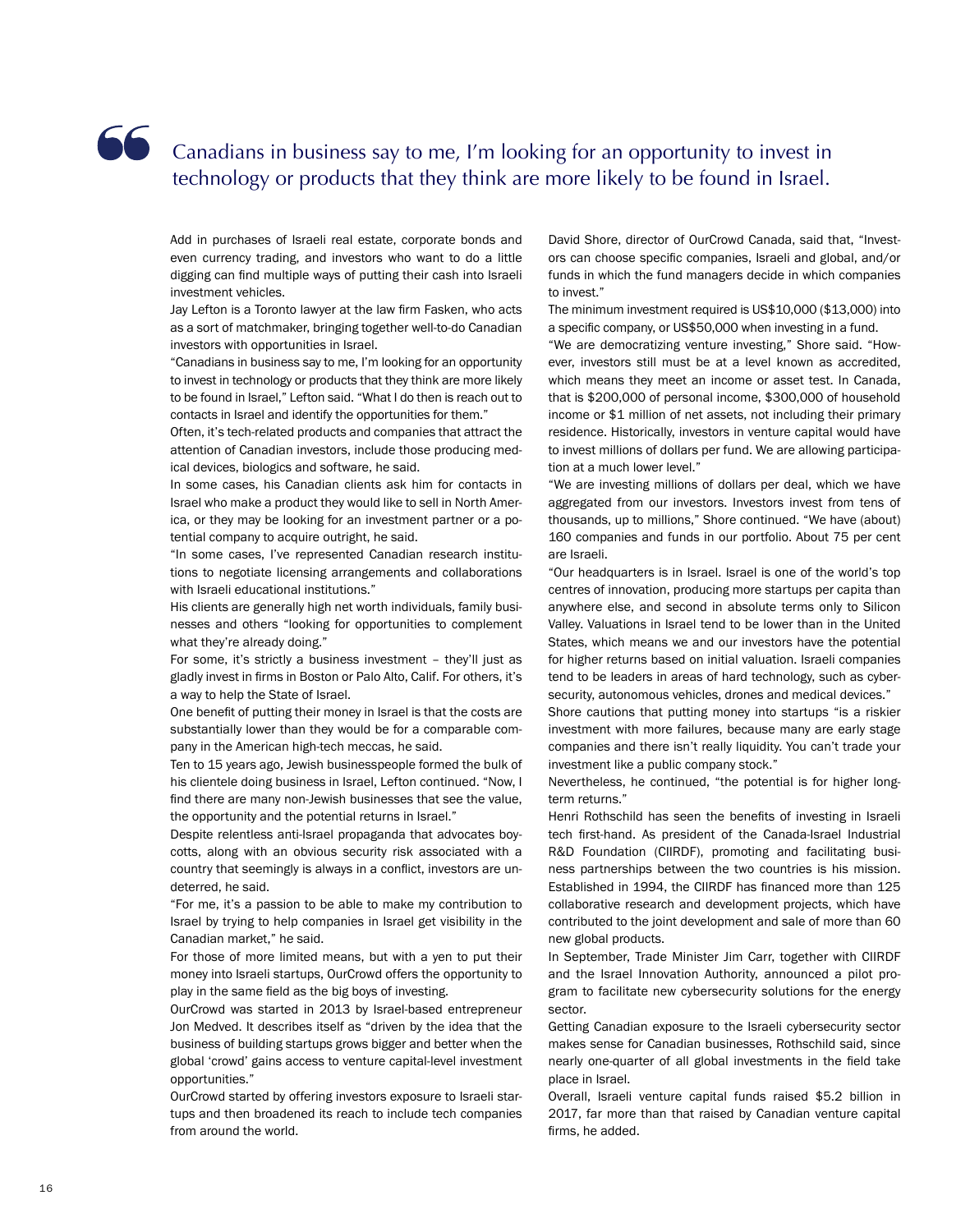## $+1.08x$  $+0.04x$  $+0.91$   $\sqrt{11}$



Interestingly, when it comes to Canadians investing in Israel, "I think very little of the money has any relationship to the Jewish community," he said. Most comes from large funds run by managers who simply invest for business reasons, not because of any emotional attachment to the state.

Nevertheless, for many Canadian Jews, and even some non-Jews, investing in Israel does include an emotional component. A strong sense of Zionist commitment was behind Clifford Goldstein's efforts nearly 19 years ago to create an investment vehicle to support Israeli companies.

Goldstein, a lawyer now based in Valley Forge, Pa., created the AMIDEX35 Israel Mutual Fund in 1999. The fund tracks the performance of the 35 largest Israeli companies that are traded on the Tel Aviv and American stock exchanges.

He said that, "At the time, I personally wanted to invest in Israeli companies because of my upbringing," which he described as Zionist.

When he asked various brokerage firms to direct him to Israeli mutual funds, he was told there weren't any.

At the time, he explained, everyone thought of "Israel as a socialist country, a poor country, with an image of people in funny hats dancing the hora and draining swamps. With that image, there was no interest."

Goldstein saw an opportunity there and seized upon it.

Like Israel, the fund contains high-tech companies in the areas of medical imaging, digital printing and website creation, but the bulk of the fund is in the fields of banking, chemicals and insurance. Teva Pharmaceutical Industries is the single highest weighted company in the fund.

In the early days of the fund, most investors were high worth individuals "who recognized the genius coming out of Israel in the high-tech sector," he said.

There were also "affinity investors like me," who were interested in countering the BDS movement and trying to compensate for the absence of Israeli companies in other mutual funds.

Investments now range from as low as \$500 to \$100,000. "We wanted to bring Israeli investments to the retail market," he said. Since its inception, the fund has earned a little over two per cent per year.

Goldstein acknowledges that it's been a wild ride. The last 18 years, he said, "have been remarkably volatile."

AMIDEX35 is not the only way to get exposure to Israeli stocks. The Northern Trust TA-25 fund can also be purchased in New York, while the iShares MSCI Israel Capped Investable Market Index Fund, which is traded on the New York Stock Exchange, tracks a broader assortment of stocks traded primarily on the Tel Aviv Stock Exchange.

VanEck Vectors Israel ETF (ISRA) and the BlueStar Israel Technology ETF are also traded in New York. ISRA tracks the Blue-Star Israel Global Index (BIGI), which is comprised of Israeli equity securities.

If you want to acquire Israeli stocks directly, the TSX Venture Exchange in Toronto lists, among others, Adira Energy Ltd., Eco (Atlantic) Oil & Gas Ltd., Siyata Mobile Inc. and Vaxil Bio Ltd. Baylin Technologies Inc., along with Gazit-Globe Ltd., are traded on the Toronto Stock Exchange (TSX).

Fund manager David Fingold cautions that index funds won't necessarily give people broad exposure to Israeli tech companies. The Tel Aviv Stock Exchange (TASE) lists banks, which have limited growth opportunities, chemical companies, telecommunications companies, whose growth potential is subject to government regulation, along with oil and gas companies. With that sector makeup, the TASE resembles the TSX, he said.

Fingold, who's the vice president and senior portfolio manager of the Dynamic Global Discovery Fund, said there has not been a lot of interest in Israeli companies in Canada over the years. In the late 1990s, the Dynamic Israel Growth Fund was launched, but it raised only \$5 million. It ended up being merged into the Global Discovery Fund and, under his management, it has included several Israeli companies.

Fingold said he sees value in select Israeli companies and because he is an active manager, the fund's position in Israel exceeds that of other managers who are constrained by rules limiting their exposure based on a country's percentage of the MSCI